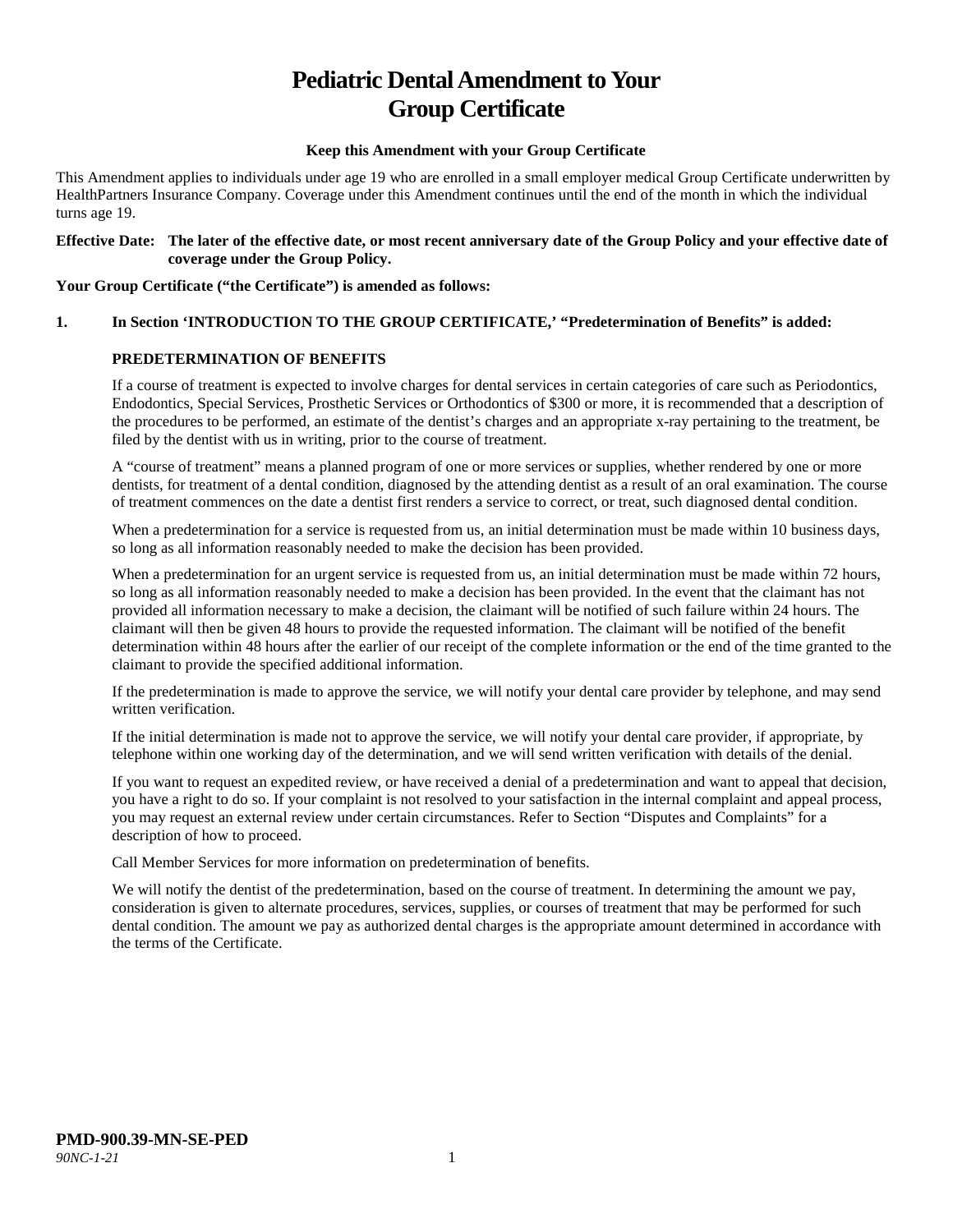If a description of the procedures to be performed, and an estimate of the dentist's charges are not submitted in advance, we reserve the right to make a determination of benefits payable, taking into account alternate procedures, services, supplies or courses of treatment, based on accepted standards of dental practice.

Predetermination for services to be performed is limited to services performed within 90 days from the date such course of treatment was approved by us. Additional services required after 90 days may be submitted in writing, as a new course of treatment, and approved on the same basis as the prior plan.

#### **2. In Section 'DEFINITIONS OF TERMS USED,' the following definitions are added:**

**Clinically Accepted Dental Services.** These are techniques or services, accepted for general use, based on risk/benefit implications (evidence based). Some clinically accepted techniques are approved only for limited use, under specific circumstances.

**Consultations**. These are diagnostic services provided by a dentist or dental specialist other than the practitioner who is providing treatment.

**Cosmetic Care.** These are dental services to improve appearance, without treatment of a related illness or injury.

**Customary Restorative Materials.** These are amalgam (silver fillings), glass ionomer and intraorally cured acrylic resin and resin-based composite materials (white fillings).

**Date of Service.** This is generally the date the dental service is performed. For prosthetic, or other special restorative procedures, the date of service is the date impressions were made for final working models. For endodontic procedures, date of service is the date on which the root canal was first entered for the purpose of canal preparation.

**Dentally Necessary.** This is care which is limited to diagnostic examination, treatment, and the use of dental equipment and appliances and which is required to prevent deterioration of dental health, or to restore dental function. The insured's general health condition must permit the necessary procedure(s). Decisions about dental necessity are made by HealthPartners Insurance Company's dental directors or their designees.

**Dentist.** This is a professionally degreed doctor of dental surgery or dental medicine who lawfully performs a dental service in strict accordance with governmental licensing privileges and limitations.

**Elective Procedures.** These are procedures which are available to patients but which are not dentally necessary.

**Emergency Dental Care.** These are services for an acute dental condition that would lead a prudent layperson to reasonably expect that the absence of immediate care would result in serious impairment to the dentition or would place the person's oral health in serious jeopardy.

**Endodontics.** This is the treatment of diseases of the dental pulp. Endodontics includes root canal therapy, pulp capping procedures, apexification and periapical procedures associated with root canal treatment.

**Medically Necessary Orthodontic Services.** These are comprehensive medically necessary services covered for pediatric dental insureds who have a severe handicapping malocclusion related to a medical condition resulting from congenital, craniofacial or dentofacial malformations involving the teeth and requiring reconstructive surgical correction in addition to orthodontic services.

**Oral Surgery.** This is routine surgery involving teeth or alveolar bone, including extraction and alveolectomy. Oral surgery may include other oral treatment and surgery, if a dentist considers it dentally necessary. Oral surgery does not include orthodontia, orthognathic surgery, and placement of dental implants or surgical care that is necessary because of a medical condition.

**Orthodontics.** This is medically necessary dental care for the correction of severe handicapping malocclusion of teeth using appliances and techniques that alter the position of teeth in the jaws.

**Orthognathic Surgery.** This is oral surgery to alter the position of the jaw bones.

**Periodontics.** This is non-surgical and surgical treatment of diseases of the gingiva (gums) and bone supporting the teeth.

**Prosthetic Services.** These are services to replace missing teeth; including the prescribing, repair, construction, replacement and fitting of fixed bridges and full or partial removable dentures.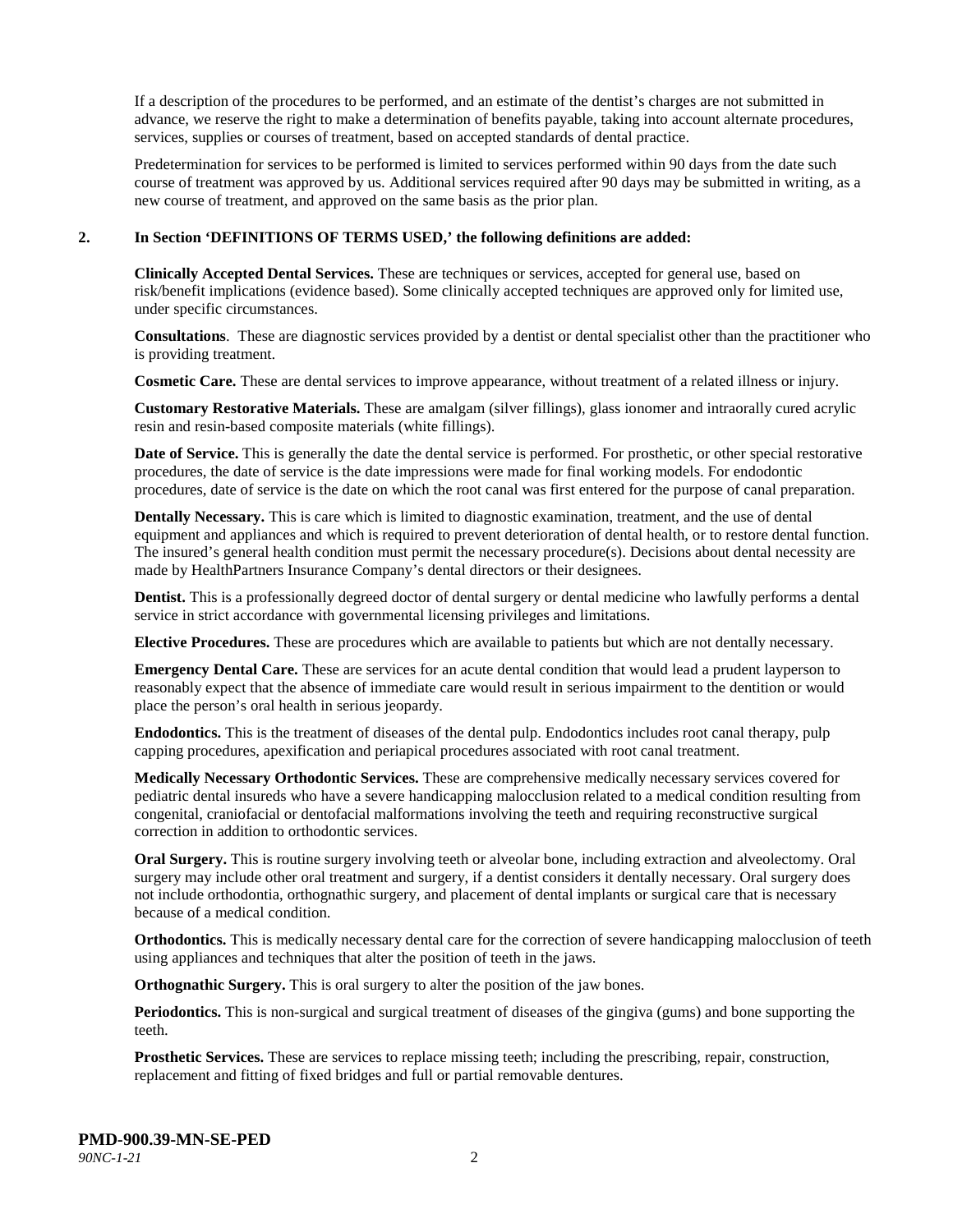## **3. The following are added to Section "SERVICES NOT COVERED," and apply only to Pediatric Dental benefits:**

- Treatment, procedures or services which are not dentally necessary and/or which are primarily educational in nature or for the vocation, comfort, convenience, appearance or recreation of the insured.
- The treatment of conditions which foreseeable result from excluded services.
- For Network Benefits, treatment, procedures or services which are not provided by a network dentist or other authorized provider or are not authorized by us.
- Dental services or supplies which are performed primarily for cosmetic purposes or for the purpose of improving the appearance of your teeth. This includes tooth whitening, tooth bonding and veneers that cover the teeth. This exclusion does not apply to services for reconstructive surgery. However, to the extent that these reconstructive surgery services are paid as medical services under the Certificate, they are not covered as Pediatric Dental services.
- Hospitalization or other facility charges.
- Local anesthesia or use of electronic analgesia billed as a separate procedure is not covered. Inhaled nitrous oxide is not covered. General anesthesia and intravenous sedation are not covered except as indicated in this Amendment.
- Orthodontic services, except as provided in this Amendment.
- Orthognathic surgery (surgery to reposition the jaws).
- Services which are elective, investigative, experimental or not otherwise clinically accepted.
- Procedures, appliances or restorations that are necessary to alter, restore or maintain occlusion, including but not limited to: increasing vertical dimension, replacing or stabilizing tooth structure lost by attrition (including chipping or fractures), or erosion or realigning teeth, except as covered orthodontic services provided in this Amendment. Mandibular orthopedic appliances and bite planes are also not covered.
- Procedures, appliances (other than occlusal guards, as indicated in this Amendment) or restorations for the prevention of bruxism (grinding of teeth) or clenching.
- Services for the following items:
	- o replacement of any missing, lost or stolen dental or implant-supported prosthesis. replacement or repair of orthodontic appliances.
	- o replacement of orthodontic appliances due to non-compliance.
- Services related to a prosthetic or special restorative appliance which was installed or delivered more than 60 days after termination of coverage.
- Diagnostic testing that is performed and billed as a separate procedure such as collection of microorganisms for culture, viral cultures, genetic testing for susceptibility or oral disease and caries susceptibility tests. This includes all oral pathology and laboratory testing charges.
- For non-network coverage, dental services related to the replacement of any teeth missing prior to the insured's effective date under this Amendment.
- Dental services, supplies and devices not expressly covered as a benefit under this Amendment.
- Prescription drugs and medications prescribed by a dentist. This includes gingival irrigation.
- Services provided to the insured which the insured is not required to pay.
- The portion of a billed charge for an otherwise covered service by a non-network provider, which is in excess of our maximum amount allowed. We also do not cover charges or a portion of a charge which is either a duplicate charge for a service or charges for a duplicate service.
- Services for injury or illness either (a) arising out of an injury in the course of employment and subject to workers' compensation or similar law; or (b) for which benefits are payable without regard to fault, under coverage statutorily required to be contained in any motor vehicle or other liability insurance policy or equivalent self-insurance; or (c) for which benefits are payable under another policy of accident and health insurance, Medicare or any other governmental program.
- Except where expressly addressed in this Amendment, when multiple, acceptable treatment options exist related to a specific dental problem, we will provide benefits based upon the least costly alternative treatment. This includes inlay restorations paid as corresponding amalgam restorations.
- Services covered under the patient's medical plan, except to the extent not covered under the patient's medical plan.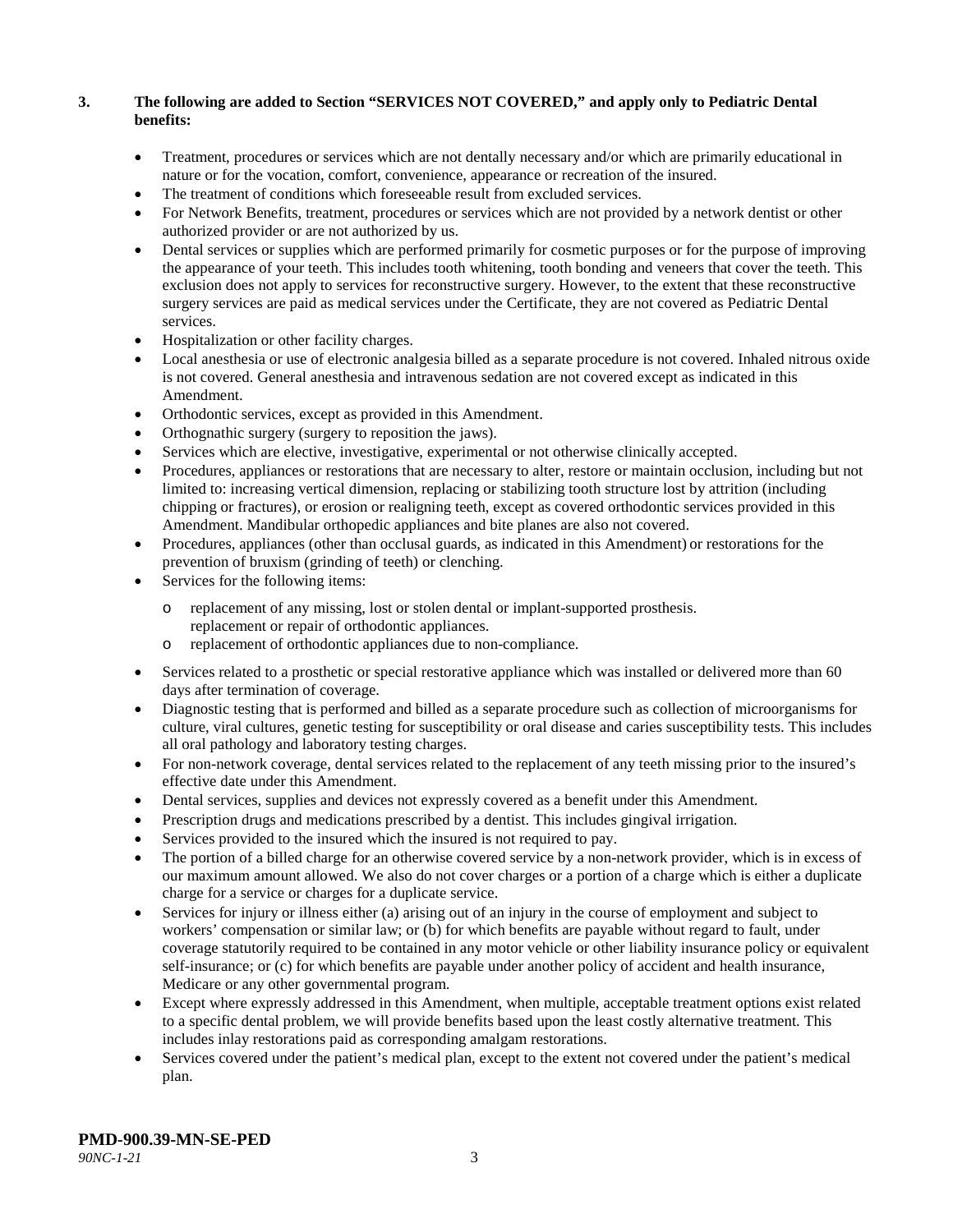- Additional charges for office visits that occur after regularly scheduled hours, missed appointments or appointments cancelled on short notice.
- Onlays, veneers or partial crowns fabricated from extraorally cured composite resin or porcelain.
- Periodontal splinting.
- Athletic mouthguards.
- Charges for infection control, sterilization and waste disposal.
- Charges for sales tax.
- Treatment, procedures, or services or drugs which are provided when you are not covered under this Amendment.
- Cone beam CT capture and interpretation.
- Harvest of bone for use in autogenous grafting procedure.
- Charges for maxillofacial prosthetics.
- Charges for case presentations for treatment planning or behavioral management.
- Charges for enamel microabrasion, odontoplasty and pulpal regeneration.
- Charges for surgical procedures for isolation of a tooth with a rubber dam.
- Non-intravenous conscious sedation and drugs to treat anxiety or pain.
- Charges for endodontic endosseous implants.
- Charges for intentional reimplantation (including necessary splinting).
- Charges for canal preparation and fitting of preformed dowel or post.
- Charges for temporary crowns for fractured teeth.
- Charges for interim or custom abutments for implants.
- Charges for rebonding, recementing and repair of fixed retainers.
- Charges for surgical placement of a temporary anchorage device.
- Charges for autogenous or nonautogenous osseous, osteoperiosteal or cartilage graft of the mandible or maxilla.
- Charges for anatomical crown exposure.
- Interim prostheses.
- Connector bars, stress breakers and precision attachments.
- Provisional pontics, crowns and retainer crowns.
- Copings.
- Oral hygiene instruction.
- Removal of fixed space maintainers.
- Hospital, home and extended care facility visits by dental providers.
- Gold foil restorations.
- Treatment for correction of malocclusion of teeth and associated dental and facial disharmonies, and posttreatment retainers, when treatment is not medically necessary.
- Maxillofacial MRI, maxillofacial ultrasound and sialoendoscopy capture and interpretation.
- Post processing of image or image sets.
- Caries risk assessment and documentation.
- Charges for unspecified procedures.
- Charges for the placement of a restorative foundation for an indirect restoration.
- Charges for periradicular services and bone grafts or other material used in conjunction with periradicular surgery.
- Non-dental administrative fees and charges including, but not limited to dental record preparation, and interest charges.
- Services related to the diagnosis and treatment of Temporomandibular Joint Dysfunction (TMD).

# **4. The Benefits Chart is expanded to include the following:**

# **Pediatric Dental Benefits Chart**

**The Certificate covers Preventive and Diagnostic Services, Basic, Special, Prosthetic and medically necessary Orthodontia Services only, for insureds under age 19.**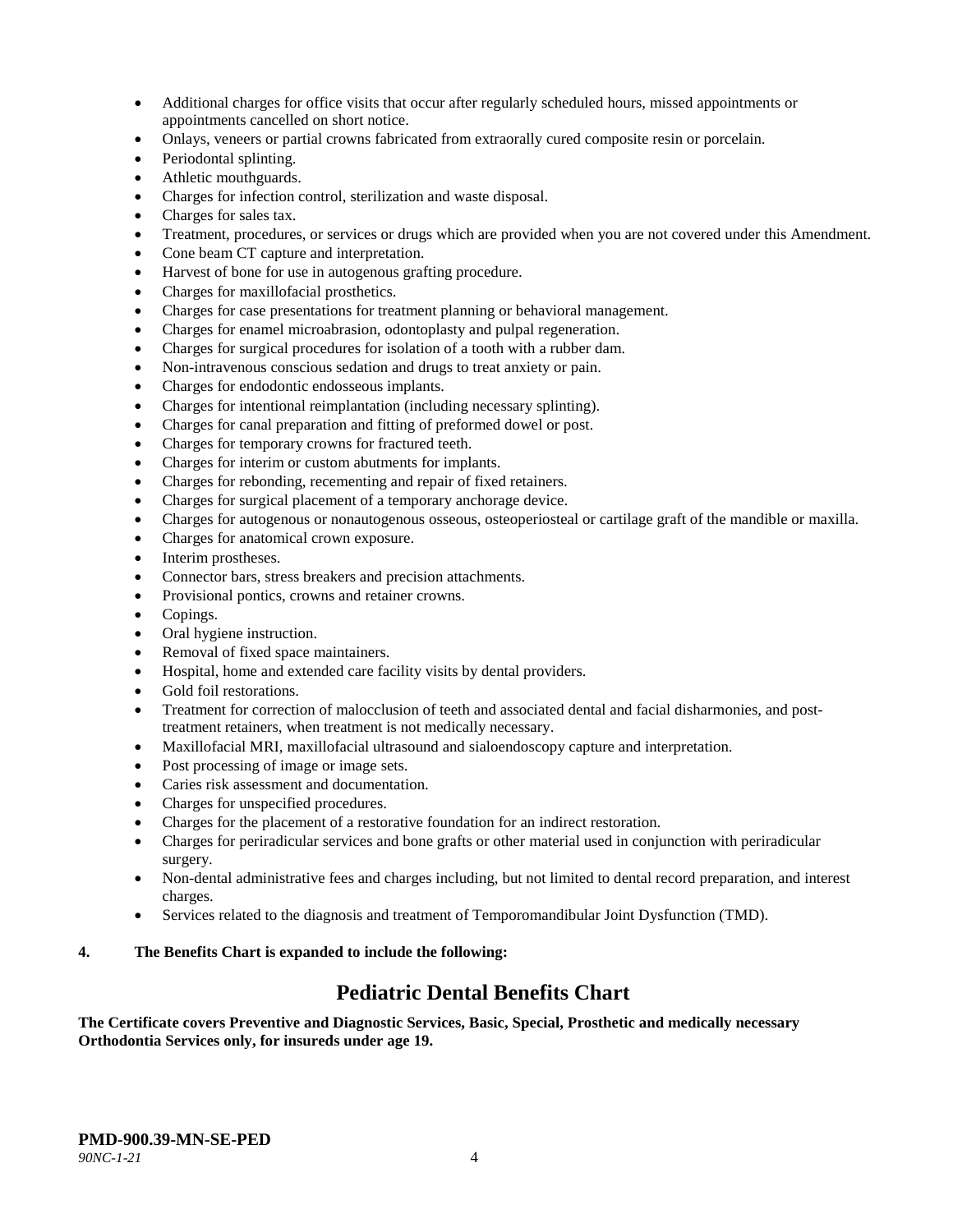**HealthPartners Insurance Company agrees to cover the dental services described below. This Benefits Chart describes the level of payment that applies for each of the covered services. To be covered, dental services or items described below must be medically or dentally necessary. The date of service must be while you are enrolled in the plan.**

**Coverage for eligible services is subject to the exclusions, limitations and other conditions of this Amendment.**

**This dental plan allows you to choose, at any time, dentists within the dental network (Network Benefits), or dentists outside of the network (Non-Network Benefits).**

**The amount that we pay for covered services is listed below. The insured is responsible for the specified dollar amount and/or percentage of charges that we do not pay. Coverage may vary according to your network selection.**

**Benefits are underwritten by HealthPartners Insurance Company.**

**When you use Non-Network providers, benefits are substantially reduced and you will likely incur significantly higher out-of-pocket expenses. A Non-Network provider does not usually have an agreement with HealthPartners Insurance Company to provide services at a discounted fee. In addition, Non-Network Benefits are restricted to the usual and customary amount under the definition of "Charge". The usual and customary amount can be significantly lower than a Non-Network provider's billed charges. If the Non-Network provider's billed charges are over the usual and customary amount, you pay the difference, in addition to any required deductible, copayment and/or coinsurance, and these charges do not apply to the out-of-pocket limit.**

**This plan is subject to plan and benefit changes required to maintain compliance with federal and state law. This includes, but is not limited to, benefit changes required to maintain a certain actuarial value or metal level. We may also change your deductible, coinsurance and out-of-pocket limit values on an annual basis to reflect cost of living increases.**

**These definitions apply to this Amendment.**

| <b>Calendar Year:</b> | This is the 12-month period beginning 12:01 A.M. Central Time, on January 1, and<br>ending 12:00 A.M. Central Time of the next following December 31.                                                                                                                                                                                                                                                                                                                                                                                                                                                                                  |
|-----------------------|----------------------------------------------------------------------------------------------------------------------------------------------------------------------------------------------------------------------------------------------------------------------------------------------------------------------------------------------------------------------------------------------------------------------------------------------------------------------------------------------------------------------------------------------------------------------------------------------------------------------------------------|
| <b>Charge:</b>        | For covered services delivered by participating network providers, this is the<br>provider's discounted charge for a given dental/surgical service, procedure or item,<br>which network providers have agreed to accept as payment in full.                                                                                                                                                                                                                                                                                                                                                                                            |
|                       | For covered services delivered by non-network providers, this is the provider's charge<br>for a given dental/surgical service, procedure or item, up to our maximum amount<br>allowed for that service, procedure or item.                                                                                                                                                                                                                                                                                                                                                                                                             |
|                       | Our maximum amount allowed is based on the usual and customary charge for a given<br>dental/surgical service, procedure or item. It is consistent with the charge of other<br>providers of a given service or item in the same region. You must pay for any charges<br>above the maximum amount allowed, and they do not apply to the out-of-pocket limit.                                                                                                                                                                                                                                                                             |
|                       | To be covered, a charge must be incurred on or after the insured's effective date and<br>on or before the termination date. For participating network provider charges, the<br>amount of the copayment or coinsurance, or the amount applied to the deductible, is<br>based on the agreed fee applicable to the network provider, or a reasonable estimate of<br>the cost according to a fee schedule equivalent. For non-network provider charges, the<br>amount considered as a copayment or coinsurance, or the amount applied to the<br>deductible, is based on the lesser of the billed charge and our maximum amount<br>allowed. |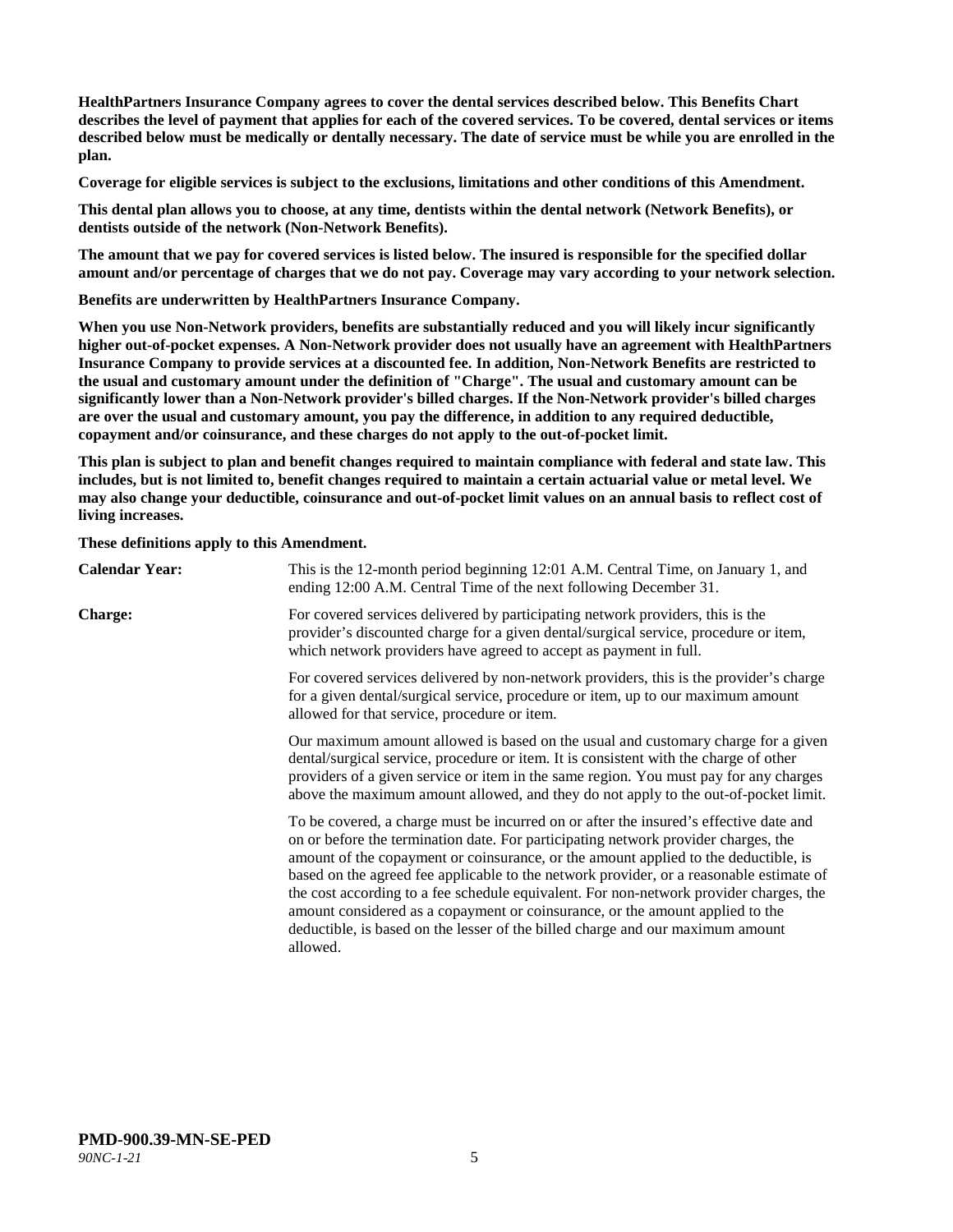| Copayment/Coinsurance:         | The specified dollar amount, or percentage, of charges incurred for covered services,<br>which we do not pay, but which an insured must pay, each time an insured receives<br>certain dental services, procedures or items. Our payment for those covered services or<br>items begins after the copayment or coinsurance is satisfied. Covered services or items<br>requiring a copayment or coinsurance are specified in this Benefits Chart. For<br>participating network provider charges, the amount considered as a copayment or<br>coinsurance is based on the agreed fee applicable to the network provider, or a<br>reasonable estimate of the cost according to a fee schedule equivalent. For non-<br>network provider charges, the amount considered as a copayment or coinsurance is<br>based on the lesser of the billed charge and our maximum amount allowed. A<br>copayment or coinsurance is due at the time a service is rendered, or when billed by<br>the provider.                                                                                                                                                                 |
|--------------------------------|---------------------------------------------------------------------------------------------------------------------------------------------------------------------------------------------------------------------------------------------------------------------------------------------------------------------------------------------------------------------------------------------------------------------------------------------------------------------------------------------------------------------------------------------------------------------------------------------------------------------------------------------------------------------------------------------------------------------------------------------------------------------------------------------------------------------------------------------------------------------------------------------------------------------------------------------------------------------------------------------------------------------------------------------------------------------------------------------------------------------------------------------------------|
| Deductible:                    | The specified dollar amount of charges incurred for covered services, which we do not<br>pay, but an insured or a family has to pay first in a calendar year. Our payment for<br>those services or items begins after the deductible is satisfied. Your plan has an<br>embedded deductible. This means once an insured meets the individual deductible, the<br>plan begins paying benefits for that person. If two or more members of the family meet<br>the family deductible, the plan begins paying benefits for all members of the family,<br>regardless of whether each insured has met the individual deductible. However, an<br>insured may not contribute more than the individual deductible towards the family<br>deductible. The amount of the charges that apply to the deductible are based on (1) the<br>agreed fee applicable to the network provider, or a reasonable estimate of the cost<br>according to a fee schedule equivalent; or (2) the lesser of the billed charge and our<br>maximum amount allowed for the non-network provider. This Benefits Chart indicates<br>which covered services are not subject to the deductible. |
| <b>Out-of-Pocket Expenses:</b> | You pay the specified copayments/coinsurance and deductibles applicable for<br>particular services, subject to the out-of-pocket limit described below. These amounts<br>are in addition to the monthly premium payments.                                                                                                                                                                                                                                                                                                                                                                                                                                                                                                                                                                                                                                                                                                                                                                                                                                                                                                                               |
| <b>Out-of-Pocket Limit:</b>    | You pay the copayments/coinsurance and deductibles for covered services, to the individual<br>or family out-of-pocket limit. Thereafter we cover 100% of charges incurred for all other<br>covered services, for the rest of the calendar year. You pay amounts greater than the out-of-<br>pocket limits if any benefit maximums are exceeded.                                                                                                                                                                                                                                                                                                                                                                                                                                                                                                                                                                                                                                                                                                                                                                                                         |
|                                | Non-Network Benefits above the maximum amount allowed (see definition of "charge"<br>above) do not apply to the out-of-pocket limit.                                                                                                                                                                                                                                                                                                                                                                                                                                                                                                                                                                                                                                                                                                                                                                                                                                                                                                                                                                                                                    |
|                                | You are responsible to keep track of the out-of-pocket expenses. Contact Member Services<br>for assistance in determining the amount paid by the insured for specific eligible services<br>received. Claims for reimbursement under the out-of-pocket limit provisions are subject to<br>the same time limits and provisions described under the "Claims Provisions" section of the<br>Certificate.                                                                                                                                                                                                                                                                                                                                                                                                                                                                                                                                                                                                                                                                                                                                                     |

**Limits shown below are combined under your Network Benefits and Non-Network Benefits.**

# **Individual Calendar Year Deductible**

| <b>Network Benefits</b>                         | <b>Non-Network Benefits</b>                        |
|-------------------------------------------------|----------------------------------------------------|
| See your Network Benefits individual deductible | See your Non-Network Benefits individual           |
| under your Medical Plan Benefits Chart.         | deductible under your Medical Plan Benefits Chart. |

# **Family Calendar Year Deductible**

| <b>Network Benefits</b>                           | <b>Non-Network Benefits</b>                     |
|---------------------------------------------------|-------------------------------------------------|
| See your Network Benefits family deductible under | See your Non-Network Benefits family deductible |
| vour Medical Plan Benefits Chart.                 | under your Medical Plan Benefits Chart.         |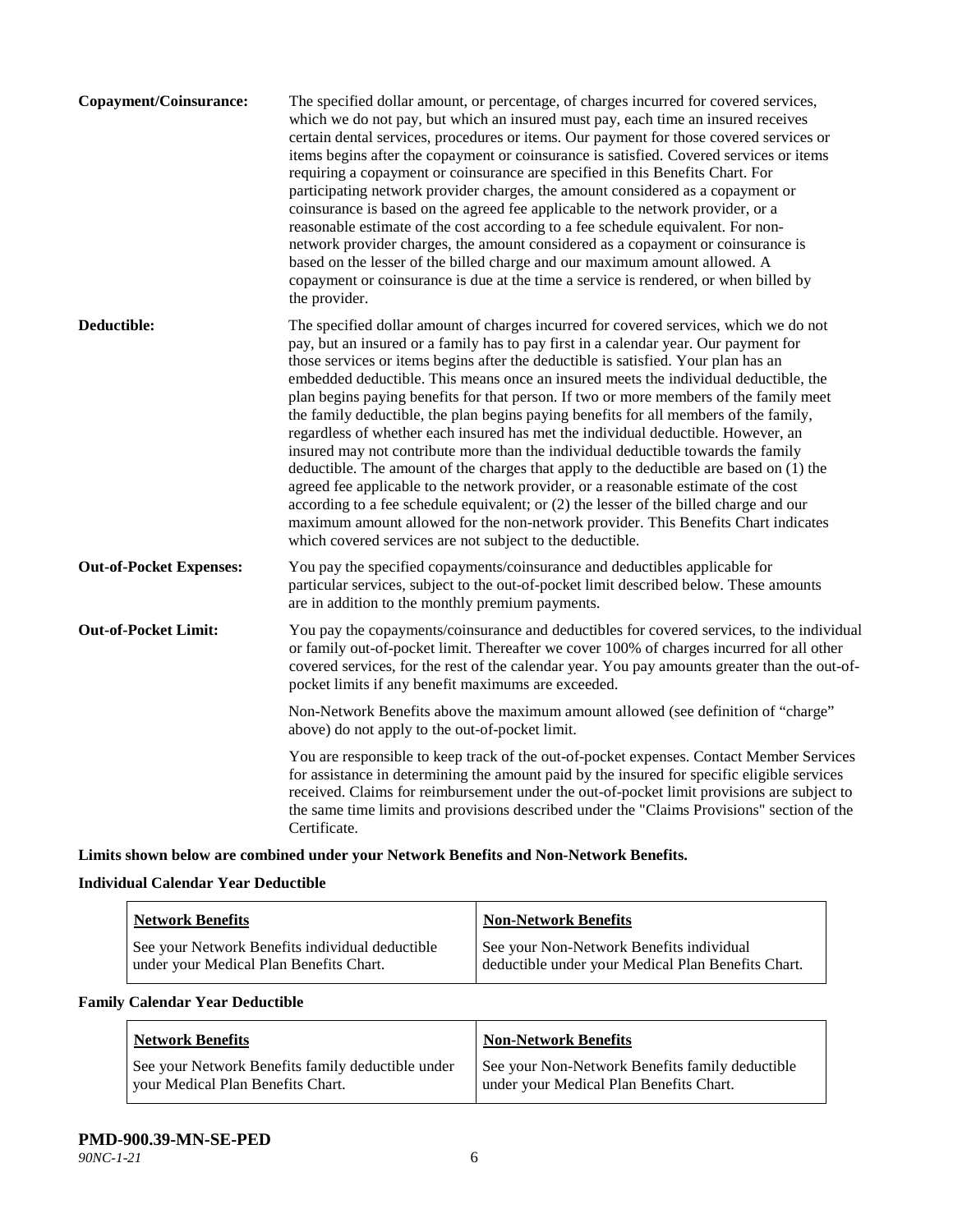| <b>Network Benefits</b>                       | <b>Non-Network Benefits</b>                |
|-----------------------------------------------|--------------------------------------------|
| See your Network Benefits individual out-of-  | See your Non-Network Benefits individual   |
| pocket limit under your Medical Plan Benefits | out-of-pocket limit under yourMedical Plan |
| Chart.                                        | Benefits Chart.                            |

# **Family Calendar Year Out-of-Pocket Limit**

| <b>Network Benefits</b>                      | <b>Non-Network Benefits</b>                  |
|----------------------------------------------|----------------------------------------------|
| See your Network Benefits family out-of-     | See your Non-Network Benefits family out-of- |
| pocket limit under yourMedical Plan Benefits | pocket limit under yourMedical Plan Benefits |
| Chart.                                       | Chart.                                       |

# **PREVENTIVE AND DIAGNOSTIC SERVICES**

# **Covered Services:**

We cover the following preventive and diagnostic services, with certain limitations which are listed below.

#### **Routine dental care examinations for new and existing patients**

| <b>Network Benefits</b>                             | <b>Non-Network Benefits</b>                        |
|-----------------------------------------------------|----------------------------------------------------|
| 100% of the charges incurred, limited to twice each | 50% of the charges incurred, limited to twice each |
| calendar year.                                      | calendar year.                                     |

## **Dental cleaning (prophylaxis or periodontal maintenance cleaning)**

| Network Benefits                                    | <b>Non-Network Benefits</b>                        |
|-----------------------------------------------------|----------------------------------------------------|
| 100% of the charges incurred, limited to twice each | 50% of the charges incurred, limited to twice each |
| calendar year.                                      | calendar year.                                     |

#### **Professionally applied topical fluoride (other than silver diamine fluoride)**

| <b>Network Benefits</b>                             | Non-Network Benefits                               |
|-----------------------------------------------------|----------------------------------------------------|
| 100% of the charges incurred, limited to twice each | 50% of the charges incurred, limited to twice each |
| calendar year.                                      | calendar year.                                     |

#### **Silver diamine fluoride**

| <b>Network Benefits</b>                            | <b>Non-Network Benefits</b>                             |
|----------------------------------------------------|---------------------------------------------------------|
| 100% of the charges incurred, limited to twice per | 50% of the charges incurred, limited to twice per tooth |
| tooth each calendar year.                          | each calendar year.                                     |

#### **Pit and Fissure sealant application and preventive resin restoration**

| <b>Network Benefits</b>                                                                                                        | <b>Non-Network Benefits</b>                                                                                                   |
|--------------------------------------------------------------------------------------------------------------------------------|-------------------------------------------------------------------------------------------------------------------------------|
| 100% of the charges incurred, limited to one<br>application per tooth per 36-month period, for<br>unrestored permanent molars. | 50% of the charges incurred, limited to one application<br>per tooth per 36-month period, for unrestored permanent<br>molars. |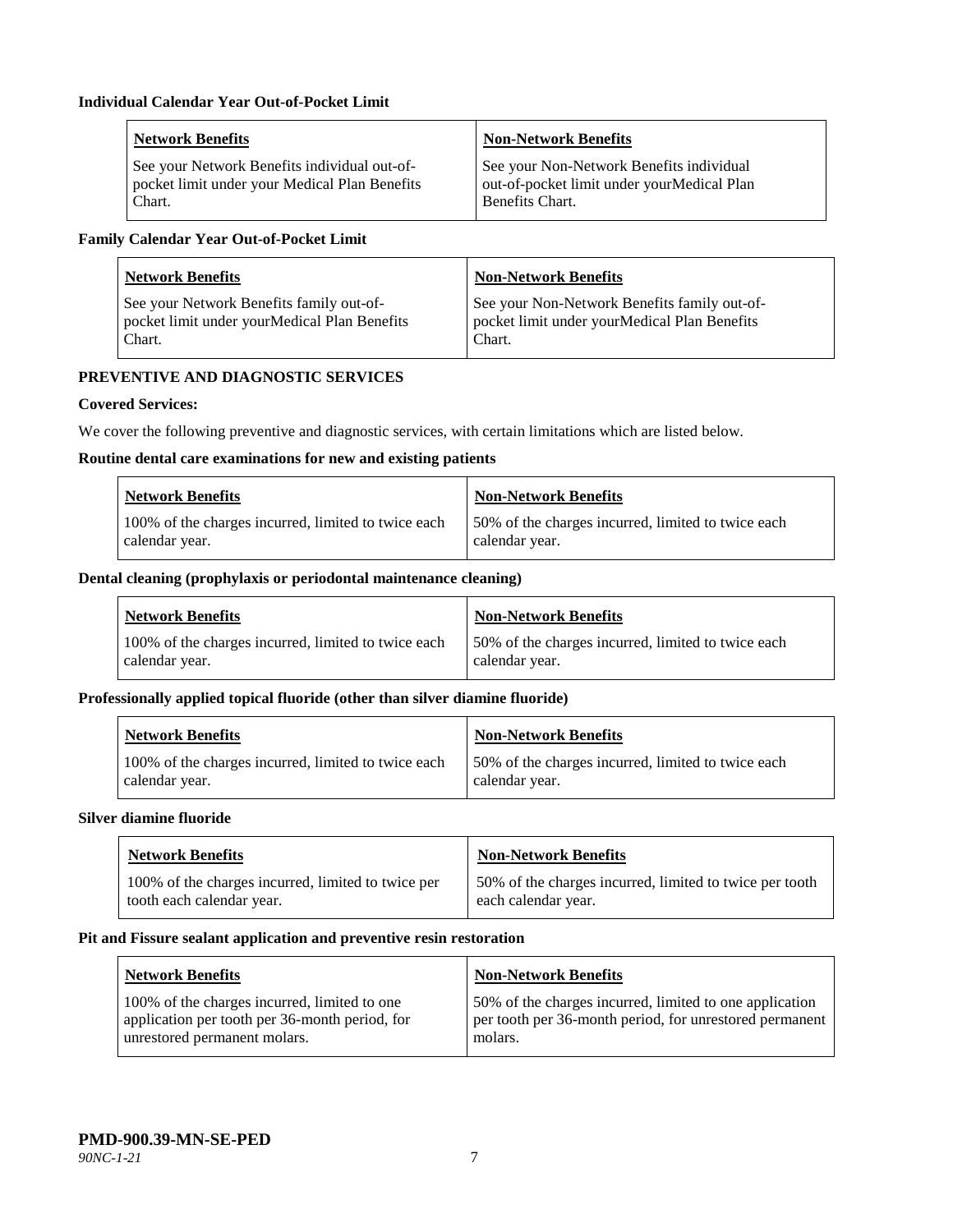#### **Bitewing x-rays**

| <b>Network Benefits</b>                             | Non-Network Benefits                               |
|-----------------------------------------------------|----------------------------------------------------|
| 100% of the charges incurred, limited to twice each | 50% of the charges incurred, limited to twice each |
| calendar year.                                      | calendar year.                                     |

#### **Full mouth or panoramic x-rays**

| <b>Network Benefits</b>                             | <b>Non-Network Benefits</b>                              |
|-----------------------------------------------------|----------------------------------------------------------|
| 100% of the charges incurred, limited to once every | 50% of the charges incurred, limited to once every sixty |
| sixty months.                                       | months.                                                  |

#### **Other x-rays, except as provided in connection with orthodontic diagnostic procedures and treatment**

| <b>Network Benefits</b>       | <b>Non-Network Benefits</b>  |
|-------------------------------|------------------------------|
| 100% of the charges incurred. | 50% of the charges incurred. |

#### **Space maintainers (fixed or removable appliances designed to prevent adjacent and opposing teeth from moving)**

| <b>Network Benefits</b>                              | <b>Non-Network Benefits</b>                         |
|------------------------------------------------------|-----------------------------------------------------|
| 100% of the charges incurred for lost primary teeth. | 50% of the charges incurred for lost primary teeth. |

#### **Evaluations that are not routine and periodic, including: problem-focused evaluations (either limited or detailed and extensive), periodontal evaluations, and evaluations for insureds under the age of 3 which include counseling with the primary caregiver**

| <b>Network Benefits</b>       | <b>Non-Network Benefits</b>  |
|-------------------------------|------------------------------|
| 100% of the charges incurred. | 50% of the charges incurred. |

#### **Screening or assessments of a patient**

| <b>Network Benefits</b>                                               | Non-Network Benefits                                                  |
|-----------------------------------------------------------------------|-----------------------------------------------------------------------|
| 100% of the charges incurred, limited to twice each<br>calendar year. | 150% of the charges incurred, limited to twice each<br>calendar year. |

#### **Not Covered:**

- Diagnostic testing that is performed and billed as a separate procedure such as collection of microorganisms for culture, viral cultures, genetic testing for susceptibility or oral disease and caries susceptibility tests. This includes all oral pathology and laboratory testing charges.
- Additional charges for office visits that occur after regularly scheduled hours, office visits for observation, missed appointments or appointments cancelled on short notice.
- Cone beam CT capture and interpretation.
- Oral hygiene instruction.
- Removal of fixed space maintainers.
- Hospital, home and extended care facility visits by dental providers.
- Maxillofacial MRI, maxillofacial ultrasound and sialoendoscopy capture and interpretation.
- Post processing of image or image sets.
- Caries risk assessment and documentation.
- Charges for unspecified procedures.
- See "Services Not Covered" in item 3. of this Amendment.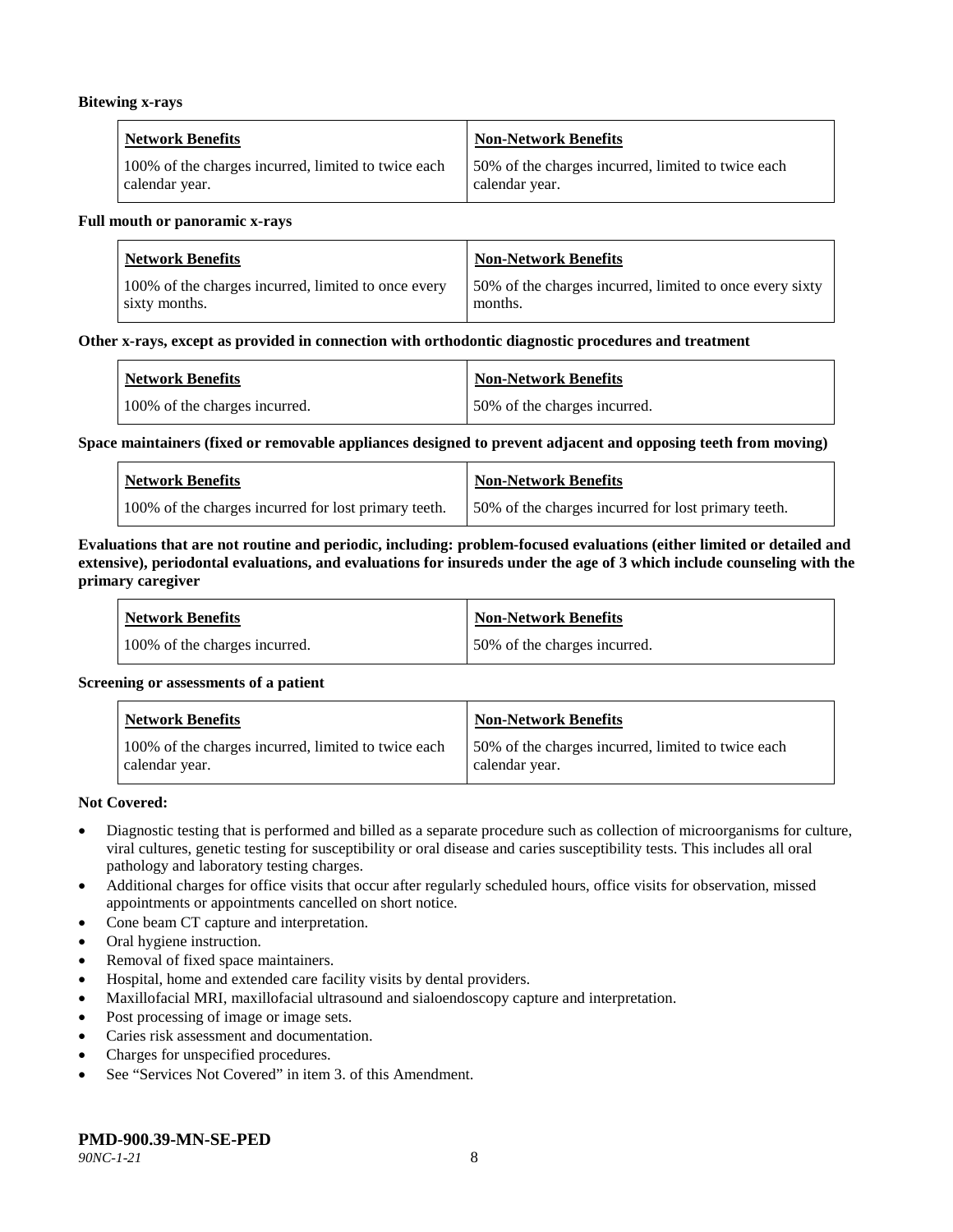#### **BASIC SERVICES**

#### **Covered Services:**

We cover the following services:

## *Basic I Services*

### **Consultations**

| <b>Network Benefits</b>      | <b>Non-Network Benefits</b>  |
|------------------------------|------------------------------|
| 90% of the charges incurred. | 50% of the charges incurred. |

### **Emergency treatment for relief of pain**

| <b>Network Benefits</b>      | <b>Non-Network Benefits</b>  |
|------------------------------|------------------------------|
| 90% of the charges incurred. | 50% of the charges incurred. |

**Regular restorative services (fillings) other than posterior composites. Restorations using customary restorative materials and stainless steel crowns are covered, when dentally necessary due to loss of tooth structure as a result of tooth decay or fracture.**

| <b>Network Benefits</b>        | <b>Non-Network Benefits</b>  |
|--------------------------------|------------------------------|
| 1 90% of the charges incurred. | 50% of the charges incurred. |

**Regular restorative services (fillings)** - posterior composites (white fillings on bicuspids and molars). Restorations using customary restorative materials and preventive resin restorations are covered, when dentally necessary due to loss of tooth structure as a result of tooth decay or fracture.

| <b>Network Benefits</b>        | <b>Non-Network Benefits</b>  |
|--------------------------------|------------------------------|
| 1.90% of the charges incurred. | 50% of the charges incurred. |

**Oral Surgery** - non-surgical extraction for the restoration of dental function. General anesthesia or intravenous sedation is covered, when dentally necessary, when provided by the attending dentist in a dental office setting and required to perform a covered dental procedure.

| Network Benefits              | <b>Non-Network Benefits</b>  |
|-------------------------------|------------------------------|
| 190% of the charges incurred. | 50% of the charges incurred. |

#### **Periodontics (Gum Disease) - non-surgical treatment**

| <b>Network Benefits</b>                            | <b>Non-Network Benefits</b>                        |
|----------------------------------------------------|----------------------------------------------------|
| 90% of the charges incurred, limited to once every | 50% of the charges incurred, limited to once every |
| 24 months for non-surgical treatment.              | 24 months for non-surgical treatment.              |

#### **Endodontics I - Endodontic Pulp Therapy and Pulpotomy Services (other than pulpal regeneration)**

| <b>Network Benefits</b>      | Non-Network Benefits         |
|------------------------------|------------------------------|
| 90% of the charges incurred. | 50% of the charges incurred. |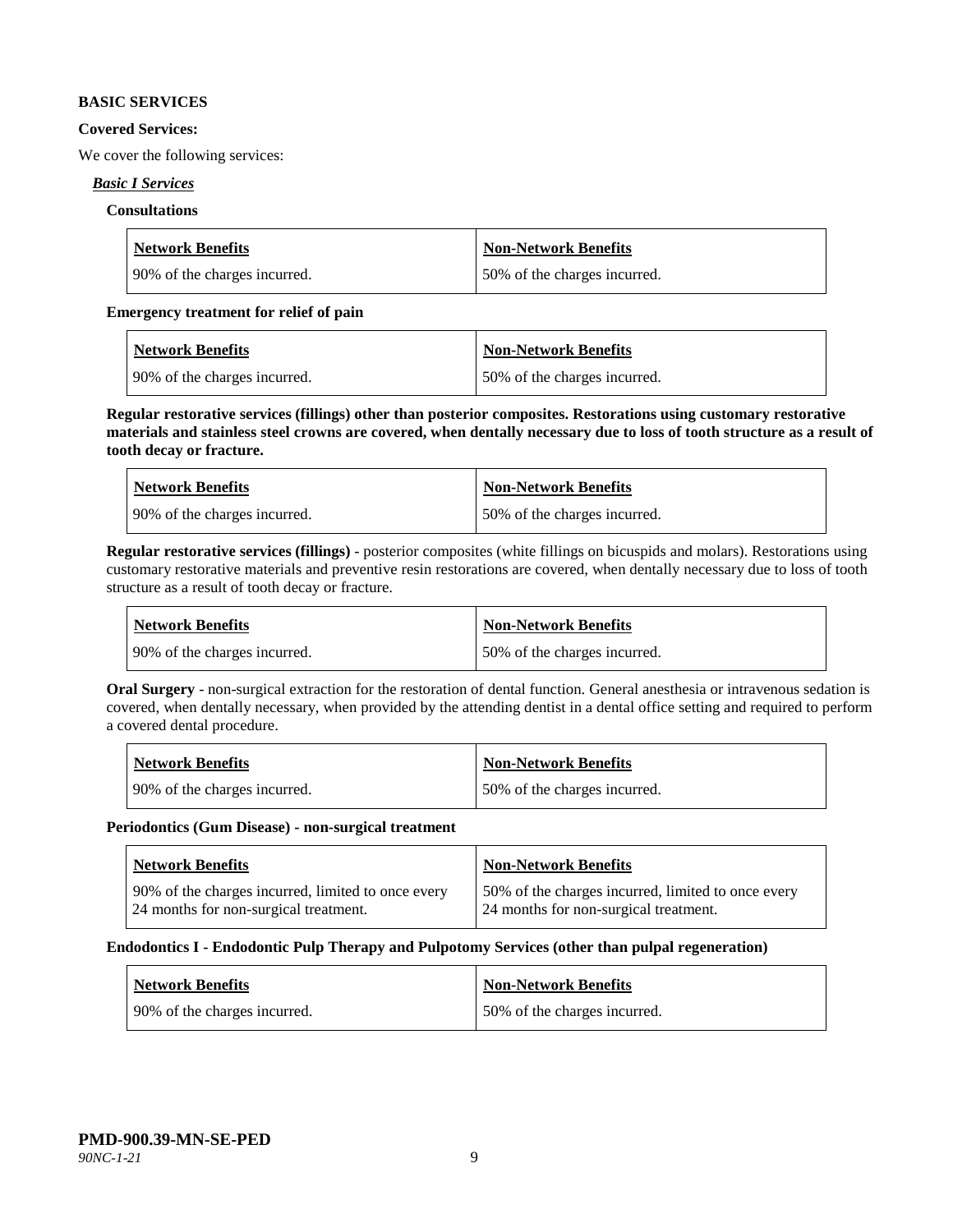#### **Endodontics II - All Other Endodontic Services (including pulpal regeneration)**

| <b>Network Benefits</b>      | <b>Non-Network Benefits</b>  |
|------------------------------|------------------------------|
| 90% of the charges incurred. | 50% of the charges incurred. |

#### *Basic II Services*

**Oral Surgery** - other than non-surgical extraction for the restoration of dental function. Services include, but are not limited to, removal of impacted teeth, incision or drainage of abscesses and removal of exostosis. General anesthesia or intravenous sedation is covered, when dentally necessary, when provided by the attending dentist in a dental office setting and required to perform a covered dental procedure.

| <b>Network Benefits</b>      | <b>Non-Network Benefits</b>  |
|------------------------------|------------------------------|
| 90% of the charges incurred. | 50% of the charges incurred. |

#### **Periodontics (Gum Disease) - surgical treatment**

| <b>Network Benefits</b>                            | <b>Non-Network Benefits</b>                        |
|----------------------------------------------------|----------------------------------------------------|
| 90% of the charges incurred, limited to once every | 50% of the charges incurred, limited to once every |
| 36 months for surgical treatment.                  | 36 months for surgical treatment.                  |

## **Limitations:**

• Collection and application of autologous blood concentrate product is limited to once every 36 months.

## **Not Covered:**

- Periodontal splinting.
- Orthognathic surgery (surgery to reposition the jaws).
- Harvest of bone for use in autogenous grafting procedure.
- Charges for surgical procedures for isolation of a tooth with a rubber dam.
- Non-intravenous conscious sedation, and drugs to treat anxiety or pain.
- Charges for endodontic endosseous implants.
- Charges for intentional reimplantation (including necessary splinting).
- Charges for canal preparation and fitting of preformed dowel or post.
- Charges for temporary crowns for fractured teeth.
- Charges for surgical placement of a temporary anchorage device.
- Charges for autogenous or nonautogenous osseous, osteoperiosteal or cartilage graft of the mandible or maxilla.
- Charges for anatomical crown exposure.
- Charges for the placement of a restorative foundation for an indirect restoration.
- Charges for periradicular services and bone grafts or other material used in conjunction with periradicular surgery.
- Charges for unspecified procedures.
- See "Services Not Covered" in item 3, of this Amendment.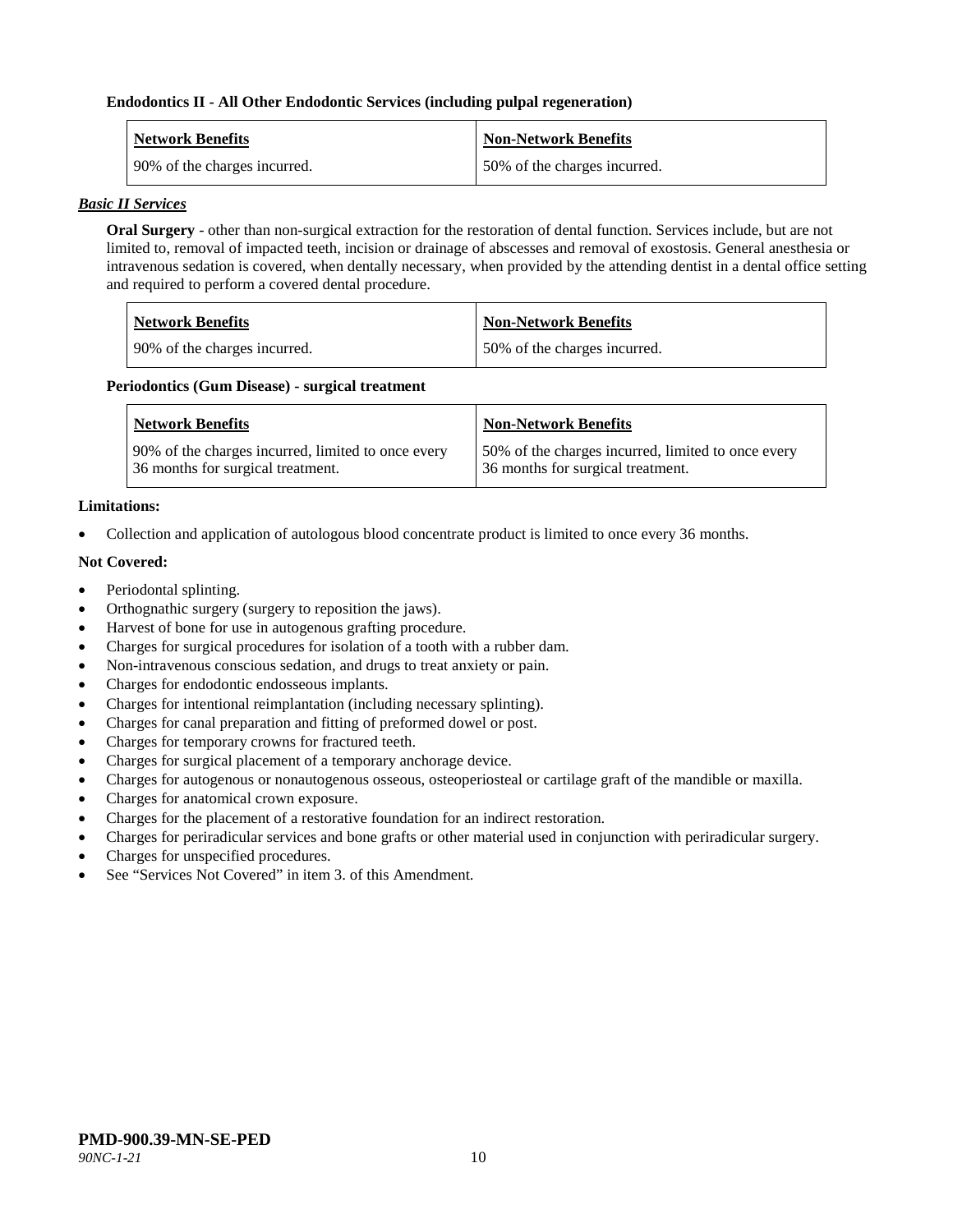## **SPECIAL SERVICES**

#### **Covered Services:**

We cover the following services:

**Special Restorative Care** – extraorally fabricated or cast restorations (crowns, inlays and onlays) are covered when teeth cannot be restored with customary restorative material and when dentally necessary due to the loss of tooth structure as a result of tooth decay or fracture. If a tooth can be restored with a customary restorative material, but an onlay, crown, jacket, indirect composite or porcelain/ceramic restoration is selected, benefits will be calculated using the charge appropriate to the equivalent customary restorative material.

| Network Benefits             | <b>Non-Network Benefits</b>  |
|------------------------------|------------------------------|
| 90% of the charges incurred. | 50% of the charges incurred. |

**Repair or recementing of crowns, inlays and onlays**

| <b>Network Benefits</b>      | <b>Non-Network Benefits</b>   |
|------------------------------|-------------------------------|
| 90% of the charges incurred. | 150% of the charges incurred. |

#### **Limitations:**

• Benefit for the replacement of a crown or onlay will be provided only after a five year period measured from the date on which the procedure was last provided, whether under this Amendment or not.

#### **Not Covered:**

- Gold foil restorations.
- Onlays, veneers or partial crowns fabricated from extraorally cured composite resin or porcelain
- Charges for unspecified procedures.
- See "Services Not Covered" in item 3. of this Amendment.

#### **PROSTHETIC SERVICES**

## **Covered Services:**

We cover the following services:

**Bridges** - initial installation of fixed bridgework to replace missing natural teeth, replacement of an existing fixed bridgework by a new bridgework, the addition of teeth to an existing bridgework, and repair or recementing of bridgework are covered. A given prosthetic appliance for the purpose of replacing an existing appliance will be provided when satisfactory evidence is presented that the new prosthetic appliance is required to replace one or more teeth extracted after the existing bridgework was installed.

| <b>Network Benefits</b>      | <b>Non-Network Benefits</b>   |
|------------------------------|-------------------------------|
| 90% of the charges incurred. | 150% of the charges incurred. |

**Dentures -** initial installation of full removable dentures to replace missing natural teeth and adjacent structures and adjustments during the six-month period following installation are covered. If a satisfactory result can be achieved through the utilization of standard procedures and materials but a personalized appliance is selected, or one which involves specialized techniques, the charges appropriate to the least costly appliance are covered. Replacement of an existing full removable denture by a new denture is covered. A given prosthetic appliance for the purpose of replacing an existing appliance will be provided when satisfactory evidence is presented that the new prosthetic appliance is required to replace one or more teeth extracted after the existing denture was installed. Repair of dentures, or relining or rebasing of dentures more than six months after installation of an initial or replacement denture are covered.

| <b>Network Benefits</b>      | <b>Non-Network Benefits</b>  |
|------------------------------|------------------------------|
| 90% of the charges incurred. | 50% of the charges incurred. |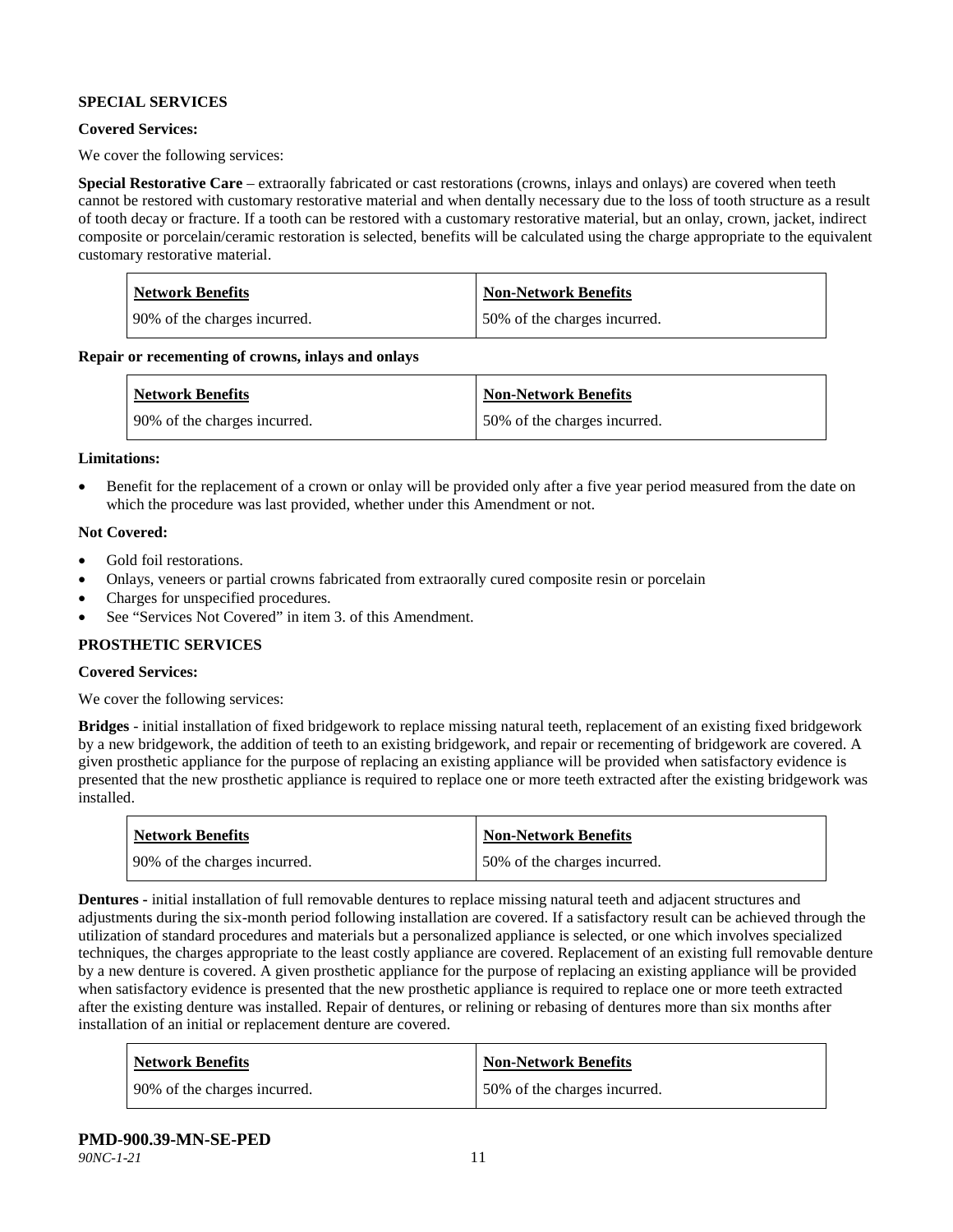**Partial Dentures** - Surveyed crowns which are not restorative but which are dentally necessary to facilitate the placement of a removable partial denture are covered. Initial installation of partial removable dentures to replace missing natural teeth and adjacent structures and adjustments during the six-month period following installation are covered. If a satisfactory result can be achieved by a standard cast chrome or acrylic partial denture, but a more complicated design is selected, the charges appropriate to the least costly appliance are covered. Replacement of an existing partial denture by a new denture, or the addition of teeth to an existing partial removable denture is covered. A given prosthetic appliance for the purpose of replacing an existing appliance will be provided when satisfactory evidence is presented that the new prosthetic appliance is required to replace one or more teeth extracted after the existing denture was installed. Repair of dentures, or relining or rebasing of dentures more than six months after installation of an initial or replacement denture are covered.

| <b>Network Benefits</b>       | <b>Non-Network Benefits</b>  |
|-------------------------------|------------------------------|
| 190% of the charges incurred. | 50% of the charges incurred. |

**Occlusal guards** – occlusal guards for the treatment of bruxism are covered, including repair and relining of occlusal guards.

| <b>Network Benefits</b>      | <b>Non-Network Benefits</b>  |
|------------------------------|------------------------------|
| 90% of the charges incurred. | 50% of the charges incurred. |

#### **Tissue Conditioning**

| <b>Network Benefits</b>      | Non-Network Benefits         |
|------------------------------|------------------------------|
| 90% of the charges incurred. | 50% of the charges incurred. |

#### **Limitations:**

- Benefit for replacement of a prosthetic appliance will be provided only (a) if the existing appliance cannot be made serviceable, and (b) after a 5 year period measured from the date on which it was installed, whether under this Amendment or not.
- Occlusal guards are limited to one every 12 months, for insureds age 13 or older.

#### **Not Covered:**

- Services for replacement of any missing, lost or stolen dental or implant-supported prosthesis.
- Services related to a prosthetic appliance which was installed or delivered more than 60 days after termination of coverage.
- Interim prostheses.
- Connector bars, stress breakers and precision attachments.
- Provisional pontics, crowns and retainer crowns.
- Copings.
- Charges for unspecified procedures.
- See "Services Not Covered" in item 3. of this Amendment.

#### **DENTAL IMPLANT SERVICES**

#### **Covered Services:**

#### We cover, **if dentally necessary**:

- the surgical placement of an implant body to replace missing natural teeth;
- removal and replacement of an implant body that is not serviceable and cannot be repaired after a period of at least five years from the date that the implant body was initially placed;
- initial installation of implant-supported prosthesis (crowns, bridgework and dentures) to replace missing teeth;
- replacement of an existing implant-supported prosthesis by a new implant-supported prosthesis, or the addition of teeth to an existing implant-supported prosthesis. We will replace an existing implant-supported prosthesis when satisfactory evidence is presented that (a) the new implant-supported prosthesis is required to replace one or more teeth extracted after the existing implant-supported prosthesis was installed, or (b) the existing implant-supported prosthesis cannot be made serviceable;
- repair of implant-supported prosthesis;

# **PMD-900.39-MN-SE-PED**

*90NC-1-21* 12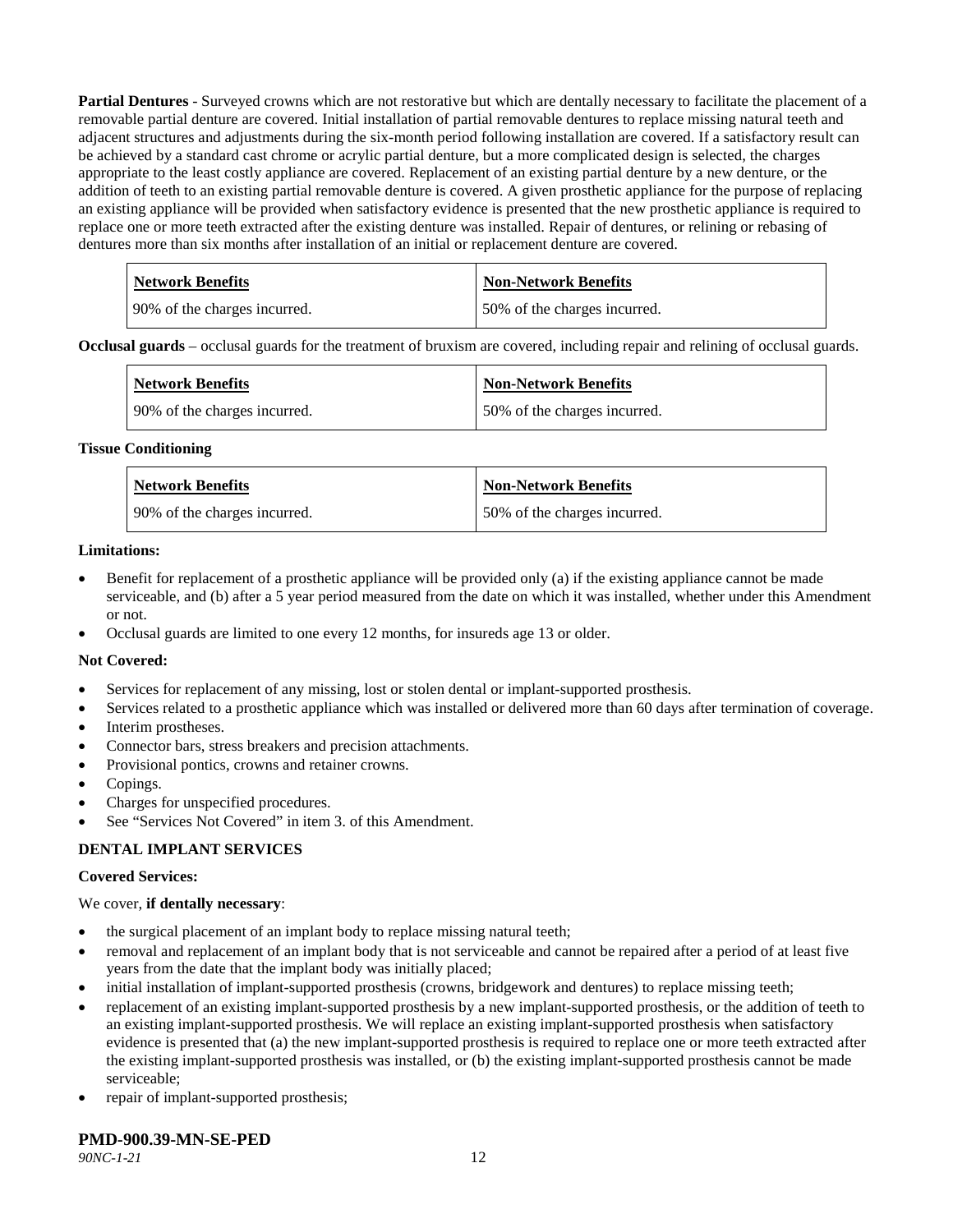other related implant services.

**Decisions about dental necessity are made by HealthPartners Insurance Company**'**s dental directors, or their designees. If the dental directors or their designees determine that a tooth or an arch can be restored with a standard prosthesis or restoration, no benefits will be allowed for the individual implant or implant procedure. For the second phase of treatment (the prosthodontics phase of placing the implant crown, bridge, denture or partial denture), we will base benefits on the least costly, professionally acceptable alternative treatment.**

| <b>Network Benefits</b>      | <b>Non-Network Benefits</b>  |
|------------------------------|------------------------------|
| 90% of the charges incurred. | 50% of the charges incurred. |

### **Limitations:**

- Benefit for replacement of an existing implant-supported prosthesis that cannot be made serviceable will be provided only after a five year period measured from the date that the implant-supported prosthesis was initially placed, whether under this Amendment or not.
- Endosteal implants, surgical placement of an interim implant body, eposteal implants, transolsteal implants (including hardware), implant-supported complete or partial dentures, connecting bars, abutments, implant-supported crowns, and abutment supported retainers are limited to once every 5 years.
- Radiographic/surgical implant indexing is limited to once every 5 years.

## **Not Covered:**

- Charges for interim abutments or custom abutments, including placement.
- Charges for unspecified procedures.
- See "Services Not Covered" in item 3. of this Amendment.

# **EMERGENCY DENTAL CARE SERVICES**

#### **Covered Services:**

We cover emergency dental care provided by network or non-network providers to the same extent as eligible dental services specified above and subject to the same deductibles, percentages and maximums.

| <b>Network Benefits</b>                                                                                                                                                             | <b>Non-Network Benefits</b>                                                       |
|-------------------------------------------------------------------------------------------------------------------------------------------------------------------------------------|-----------------------------------------------------------------------------------|
| Coverage level is the same as corresponding Network   Coverage level is the same as corresponding Non-<br>Benefits, depending on the type of service provided,<br>such as fillings. | Network Benefits, depending on the type of service<br>provided, such as fillings. |

#### **Not Covered:**

See "Services Not Covered" in item 3. of this Amendment.

# **CLEFT LIP AND CLEFT PALATE SERVICES**

# **Covered Services For Dependent Children:**

We cover dental services for treatment of cleft lip and cleft palate. Orthodontic treatment of cleft lip and cleft palate will be covered only if it meets the Covered Services criteria under "Orthodontic Services" below.

| <b>Network Benefits</b>                              | <b>Non-Network Benefits</b>                           |
|------------------------------------------------------|-------------------------------------------------------|
| Coverage level is the same as corresponding Network  | Coverage level is the same as corresponding Non-      |
| Benefits, depending on the type of service provided, | Network Benefits, depending on the type of service    |
| such as Basic Services, Special Services or          | provided, such as Basic Services, Special Services or |
| Orthodontic Services, if applicable.                 | Orthodontic Services, if applicable.                  |

#### **Limitations:**

• To the extent that these services are covered under the medical services, they are not covered as Pediatric Dental services.